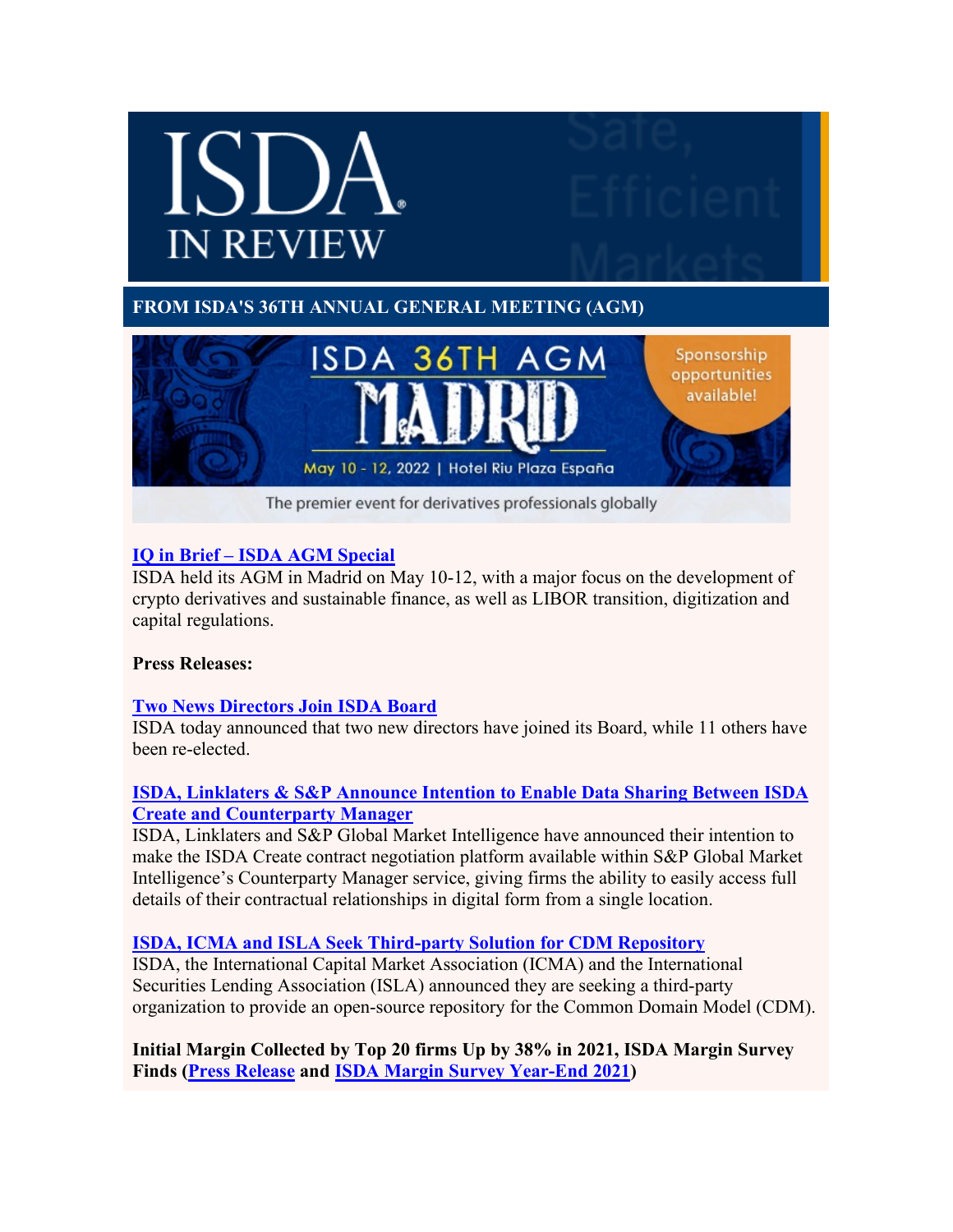ISDA published its latest margin survey, which shows a steep increase in the amount of initial margin collected by the largest market participants for their non-cleared derivatives trades.

## **[ISDA Adds Flagship FX Definitions and Related Documents to MyLibrary Digital](https://urldefense.proofpoint.com/v2/url?u=http-3A__isda.informz.net_z_cjUucD9taT04NzMzMTcwJnA9MSZ1PTc1OTYyMjgxMiZsaT03NjU0MTAwMw_index.html&d=DwMCAw&c=euGZstcaTDllvimEN8b7jXrwqOf-v5A_CdpgnVfiiMM&r=DJQBgW-TDv3WxGTI7dMddw&m=SsMMS23nn4nZbCOnmV6RMWs4ZVSYCHP8wdbuim-cVns&s=SQli1xhA6tybe8nCpAzMKY53w6SLPib0JKqPtqVpkNc&e=) [Documentation Platform](https://urldefense.proofpoint.com/v2/url?u=http-3A__isda.informz.net_z_cjUucD9taT04NzMzMTcwJnA9MSZ1PTc1OTYyMjgxMiZsaT03NjU0MTAwMw_index.html&d=DwMCAw&c=euGZstcaTDllvimEN8b7jXrwqOf-v5A_CdpgnVfiiMM&r=DJQBgW-TDv3WxGTI7dMddw&m=SsMMS23nn4nZbCOnmV6RMWs4ZVSYCHP8wdbuim-cVns&s=SQli1xhA6tybe8nCpAzMKY53w6SLPib0JKqPtqVpkNc&e=)**

ISDA announced that its flagship FX definitions and related annexes, supplements and templates have been added to the ISDA MyLibrary electronic documentation platform, creating significant efficiencies in how firms access and navigate these documents.

## **Whitepapers:**

# **[ISDA Future Leaders in Derivatives Publishes Two Whitepapers](https://urldefense.proofpoint.com/v2/url?u=http-3A__isda.informz.net_z_cjUucD9taT04NzMzMTcwJnA9MSZ1PTc1OTYyMjgxMiZsaT03NjU0MTAwNA_index.html&d=DwMCAw&c=euGZstcaTDllvimEN8b7jXrwqOf-v5A_CdpgnVfiiMM&r=DJQBgW-TDv3WxGTI7dMddw&m=SsMMS23nn4nZbCOnmV6RMWs4ZVSYCHP8wdbuim-cVns&s=EsoiKU5vkC0dyZPp2pNsUotQZGtYvcG8OvFkxVkKjyQ&e=)**

ISDA published two whitepapers developed by ISDA Future Leaders in Derivatives (IFLD), its professional development program for emerging leaders in the derivatives market.

- [Sustainability-linked Derivatives: Where to Begin?](https://urldefense.proofpoint.com/v2/url?u=http-3A__isda.informz.net_z_cjUucD9taT04NzMzMTcwJnA9MSZ1PTc1OTYyMjgxMiZsaT03NjU0MTAwNQ_index.html&d=DwMCAw&c=euGZstcaTDllvimEN8b7jXrwqOf-v5A_CdpgnVfiiMM&r=DJQBgW-TDv3WxGTI7dMddw&m=SsMMS23nn4nZbCOnmV6RMWs4ZVSYCHP8wdbuim-cVns&s=SvT4CoHIXfMFCC-sc2dUWWhPv3_6zNid_TQomrTDgDU&e=)
- [The Future of Derivatives Market: A Roadmap for Innovation](https://urldefense.proofpoint.com/v2/url?u=http-3A__isda.informz.net_z_cjUucD9taT04NzMzMTcwJnA9MSZ1PTc1OTYyMjgxMiZsaT03NjU0MTAwNg_index.html&d=DwMCAw&c=euGZstcaTDllvimEN8b7jXrwqOf-v5A_CdpgnVfiiMM&r=DJQBgW-TDv3WxGTI7dMddw&m=SsMMS23nn4nZbCOnmV6RMWs4ZVSYCHP8wdbuim-cVns&s=YDDMke-NBJuCr65MLYsmn9QPgA8Rgvcu1TesIoj_Vrs&e=)

## **[Policy Framework for Safe and Efficient Derivatives Activity in Emerging and](https://urldefense.proofpoint.com/v2/url?u=http-3A__isda.informz.net_z_cjUucD9taT04NzMzMTcwJnA9MSZ1PTc1OTYyMjgxMiZsaT03NjU0MTAwOA_index.html&d=DwMCAw&c=euGZstcaTDllvimEN8b7jXrwqOf-v5A_CdpgnVfiiMM&r=DJQBgW-TDv3WxGTI7dMddw&m=SsMMS23nn4nZbCOnmV6RMWs4ZVSYCHP8wdbuim-cVns&s=PQROBWx0iFURJyqVqKDoRvC85gr7miRE75F4df8L7Z4&e=)  [Developing Markets](https://urldefense.proofpoint.com/v2/url?u=http-3A__isda.informz.net_z_cjUucD9taT04NzMzMTcwJnA9MSZ1PTc1OTYyMjgxMiZsaT03NjU0MTAwOA_index.html&d=DwMCAw&c=euGZstcaTDllvimEN8b7jXrwqOf-v5A_CdpgnVfiiMM&r=DJQBgW-TDv3WxGTI7dMddw&m=SsMMS23nn4nZbCOnmV6RMWs4ZVSYCHP8wdbuim-cVns&s=PQROBWx0iFURJyqVqKDoRvC85gr7miRE75F4df8L7Z4&e=)**

This paper seeks to help policymakers in emerging and developing markets establish an appropriate framework to ensure safe and efficient derivatives activity. It outlines the key elements – legal, regulatory and risk management – that policymakers should consider.

## **[Accounting for Digital Assets: Key Considerations](https://urldefense.proofpoint.com/v2/url?u=http-3A__isda.informz.net_z_cjUucD9taT04NzMzMTcwJnA9MSZ1PTc1OTYyMjgxMiZsaT03NjU0MTAwOQ_index.html&d=DwMCAw&c=euGZstcaTDllvimEN8b7jXrwqOf-v5A_CdpgnVfiiMM&r=DJQBgW-TDv3WxGTI7dMddw&m=SsMMS23nn4nZbCOnmV6RMWs4ZVSYCHP8wdbuim-cVns&s=Fd2XAoQHSnAlFD746QHO2Jd7mRWtUbkosaf6LfTzY5k&e=)**

This paper explores the accounting implications of recent investment in and use of digital assets, including, but not limited to, cryptocurrencies. The paper aims to identify and illustrate how digital assets are accounted for and reported under US Generally Accepted Accounting Principles.

## **Animations:**

## **[Introduction to ISDA's Digital Regulatory Reporting Initiative](https://urldefense.proofpoint.com/v2/url?u=http-3A__isda.informz.net_z_cjUucD9taT04NzMzMTcwJnA9MSZ1PTc1OTYyMjgxMiZsaT03NjU0MTAxMA_index.html&d=DwMCAw&c=euGZstcaTDllvimEN8b7jXrwqOf-v5A_CdpgnVfiiMM&r=DJQBgW-TDv3WxGTI7dMddw&m=SsMMS23nn4nZbCOnmV6RMWs4ZVSYCHP8wdbuim-cVns&s=VdcpPOEq85j1n2B00FEXRHzkOv9QK0GLQVqpj8b02xU&e=)**

ISDA's new short animation video explains the benefits of ISDA's Digital Regulatory Reporting (DRR) initiative.

## **[Understanding the ISDA Master Agreement](https://urldefense.proofpoint.com/v2/url?u=http-3A__isda.informz.net_z_cjUucD9taT04NzMzMTcwJnA9MSZ1PTc1OTYyMjgxMiZsaT03NjU0MTAxMQ_index.html&d=DwMCAw&c=euGZstcaTDllvimEN8b7jXrwqOf-v5A_CdpgnVfiiMM&r=DJQBgW-TDv3WxGTI7dMddw&m=SsMMS23nn4nZbCOnmV6RMWs4ZVSYCHP8wdbuim-cVns&s=327nWv8KPqY_1FzO10LynXZXPCLWoiUrrUOumpAfsHA&e=)**

ISDA's new whiteboard animation video explains the benefits of the ISDA Master Agreement and how it provides the underpinnings for a safe, efficient derivatives market.

# **ISDA AGM Studio:**

**[AGM Preview with ISDA Chairman Eric Litvack and CEO Scott O'Malia](https://urldefense.proofpoint.com/v2/url?u=http-3A__isda.informz.net_z_cjUucD9taT04NzMzMTcwJnA9MSZ1PTc1OTYyMjgxMiZsaT03NjU0MTAxMg_index.html&d=DwMCAw&c=euGZstcaTDllvimEN8b7jXrwqOf-v5A_CdpgnVfiiMM&r=DJQBgW-TDv3WxGTI7dMddw&m=SsMMS23nn4nZbCOnmV6RMWs4ZVSYCHP8wdbuim-cVns&s=VNKBgkkEc8zahlKT-HACjVZR2JvuqW0fMs0vTVWxBLY&e=)**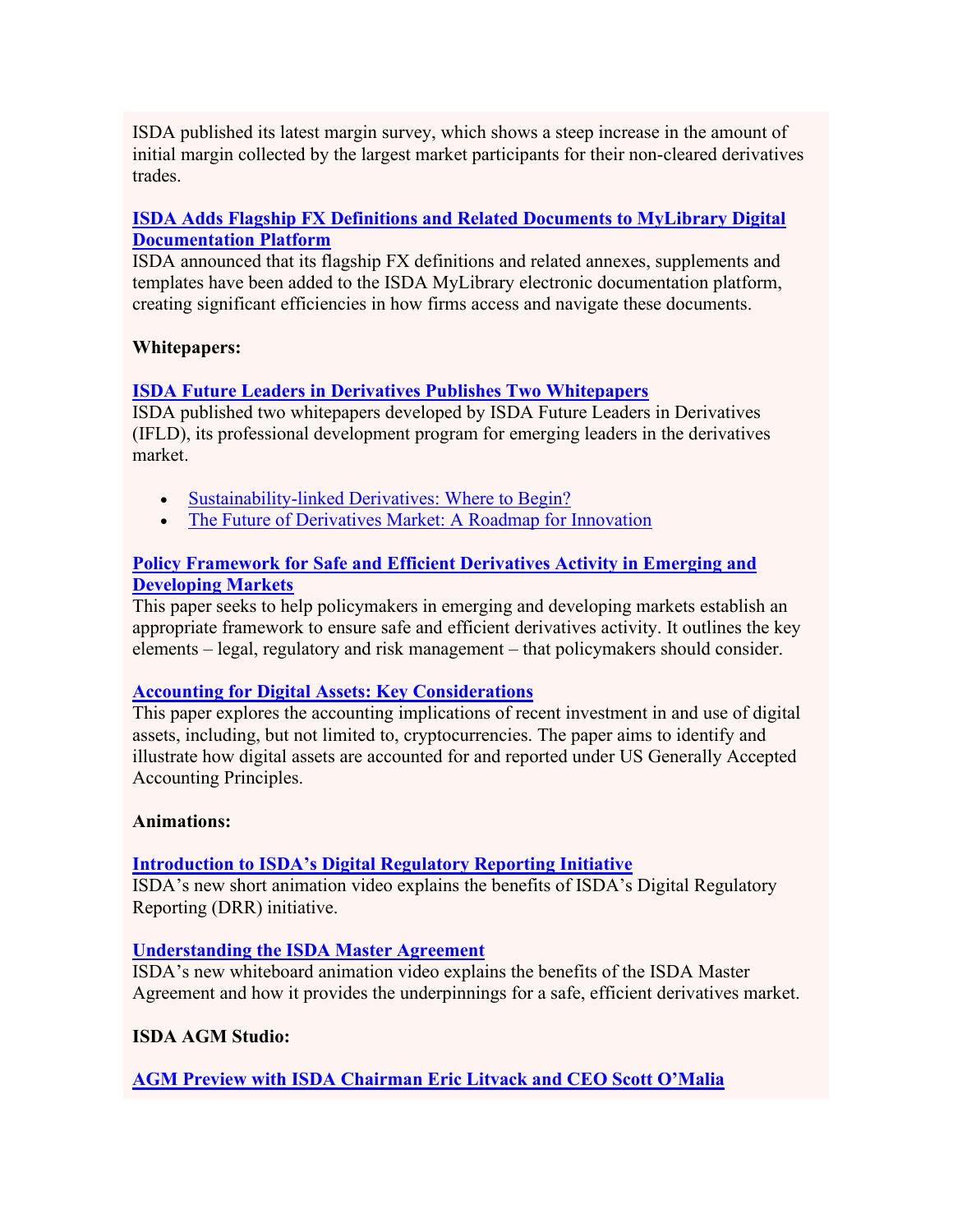ISDA CEO Scott O'Malia and ISDA chairman Eric Litvack preview the ISDA AGM and talk about some of the topics that will be covered at the event, including crypto assets and digitization of derivatives markets.

## **[Scott O'Malia and CFTC Commissioner Caroline D. Pham](https://urldefense.proofpoint.com/v2/url?u=http-3A__isda.informz.net_z_cjUucD9taT04NzMzMTcwJnA9MSZ1PTc1OTYyMjgxMiZsaT03NjU0MTAxMw_index.html&d=DwMCAw&c=euGZstcaTDllvimEN8b7jXrwqOf-v5A_CdpgnVfiiMM&r=DJQBgW-TDv3WxGTI7dMddw&m=SsMMS23nn4nZbCOnmV6RMWs4ZVSYCHP8wdbuim-cVns&s=Hlce3YsMLjTQBJdXgpfbn73NZsNv65jX3UEZEFT9AEQ&e=)**

ISDA CEO Scott O'Malia talks to Caroline D. Pham, one of the four new commissioners at the US Commodity Futures Trading Commission (CFTC). Commissioner Pham talks about how she is bringing her recent experience in the private sector to her new role at the CFTC and her priorities as sponsor of the agency's Global Markets Advisory Committee.

#### **[Scott O'Malia and CFTC Commissioner Summer Mersinger](https://urldefense.proofpoint.com/v2/url?u=http-3A__isda.informz.net_z_cjUucD9taT04NzMzMTcwJnA9MSZ1PTc1OTYyMjgxMiZsaT03NjU0MTAxNQ_index.html&d=DwMCAw&c=euGZstcaTDllvimEN8b7jXrwqOf-v5A_CdpgnVfiiMM&r=DJQBgW-TDv3WxGTI7dMddw&m=SsMMS23nn4nZbCOnmV6RMWs4ZVSYCHP8wdbuim-cVns&s=p6VLO1X3W3cTmJpGS5BLgY1H8K8cayw5wQYuutS89J8&e=)**

ISDA CEO Scott O'Malia talks to Summer Mersinger, one of the four new commissioners at the US CFTC. Commissioner Mersinger talks about her priorities at the CFTC and the importance of diversity in the derivatives market.

#### **[Jack Hattem and Tom Wipf](https://urldefense.proofpoint.com/v2/url?u=http-3A__isda.informz.net_z_cjUucD9taT04NzMzMTcwJnA9MSZ1PTc1OTYyMjgxMiZsaT03NjU0MTAxNw_index.html&d=DwMCAw&c=euGZstcaTDllvimEN8b7jXrwqOf-v5A_CdpgnVfiiMM&r=DJQBgW-TDv3WxGTI7dMddw&m=SsMMS23nn4nZbCOnmV6RMWs4ZVSYCHP8wdbuim-cVns&s=b5aWqpC1T3J5lqa5NF1urIMXMQyRBvsg5wTFm1QiPsM&e=)**

ISDA's Ann Battle talks to Jack Hattem, ISDA board member and managing director, global fixed income, at BlackRock, and Tom Wipf, ISDA board member, vice chairman of institutional securities at Morgan Stanley and chair of the Alternative Reference Rates Committee, about the shift from 30 LIBOR settings at the end of 2021, and lessons that can be learned ahead of the transition from five US dollar LIBOR tenors in mid-2023.

#### **[Rupert Thorne, FSB](https://urldefense.proofpoint.com/v2/url?u=http-3A__isda.informz.net_z_cjUucD9taT04NzMzMTcwJnA9MSZ1PTc1OTYyMjgxMiZsaT03NjU0MTAxOQ_index.html&d=DwMCAw&c=euGZstcaTDllvimEN8b7jXrwqOf-v5A_CdpgnVfiiMM&r=DJQBgW-TDv3WxGTI7dMddw&m=SsMMS23nn4nZbCOnmV6RMWs4ZVSYCHP8wdbuim-cVns&s=5ahu01Hi-XR0kW862EYroEsodb32JB2qIis_0YoGxn8&e=)**

ISDA's global head of public policy Steven Kennedy talks to Rupert Thorne, deputy secretary general at Financial Stability Board (FSB), about the FSB's priorities in the year ahead.

#### **[Tuvia Borok and Gesa Johanssen](https://urldefense.proofpoint.com/v2/url?u=http-3A__isda.informz.net_z_cjUucD9taT04NzMzMTcwJnA9MSZ1PTc1OTYyMjgxMiZsaT03NjU0MTAyMQ_index.html&d=DwMCAw&c=euGZstcaTDllvimEN8b7jXrwqOf-v5A_CdpgnVfiiMM&r=DJQBgW-TDv3WxGTI7dMddw&m=SsMMS23nn4nZbCOnmV6RMWs4ZVSYCHP8wdbuim-cVns&s=zNzJYTn0hY_0kqy56BNRSTGQuzsMWaVgfD0aplaOTi4&e=)**

ISDA general counsel Katherine Tew Darras talks to Tuvia Borok, global head of policy and documentation at Goldman Sachs, and Gesa Johanssen, EMEA head of CCM and global head of product strategy – clearance and collateral management (CCM) at BNY Mellon.

#### **[Angus Moir and Valentino Wotton](https://urldefense.proofpoint.com/v2/url?u=http-3A__isda.informz.net_z_cjUucD9taT04NzMzMTcwJnA9MSZ1PTc1OTYyMjgxMiZsaT03NjU0MTAyMw_index.html&d=DwMCAw&c=euGZstcaTDllvimEN8b7jXrwqOf-v5A_CdpgnVfiiMM&r=DJQBgW-TDv3WxGTI7dMddw&m=SsMMS23nn4nZbCOnmV6RMWs4ZVSYCHP8wdbuim-cVns&s=m5_KFTWPcm27puyMu8TInlTjZX-w202w-WuSEhSg_YQ&e=)**

Tara Kruse, global head of infrastructure, data and non-cleared margin at ISDA talks to Angus Moir, head of data collection transformation at the Bank of England and Valentino Wotton, managing director, product development and strategy, repository and derivatives services at the DTCC about the challenges that have been encountered in derivatives trade reporting and the opportunity to bring greater harmonization and standardization by taking a digital approach.

#### **[Shilpa Bhandarkar and Lansing Gatrell](https://urldefense.proofpoint.com/v2/url?u=http-3A__isda.informz.net_z_cjUucD9taT04NzMzMTcwJnA9MSZ1PTc1OTYyMjgxMiZsaT03NjU0MTAyNQ_index.html&d=DwMCAw&c=euGZstcaTDllvimEN8b7jXrwqOf-v5A_CdpgnVfiiMM&r=DJQBgW-TDv3WxGTI7dMddw&m=SsMMS23nn4nZbCOnmV6RMWs4ZVSYCHP8wdbuim-cVns&s=4GxjD4O9XeJAxq7AjvIbwy3JRW6wqfNB3e8w2wGHtQ0&e=)**

ISDA's general counsel Katherine Tew Darras talks to Shilpa Bhandarkar, CEO, CreateiQ, Linklaters, and Lansing Gatrell, managing director, counterparty manager and regulatory solutions, S&P Global Market Intelligence, about the announcement that the ISDA Create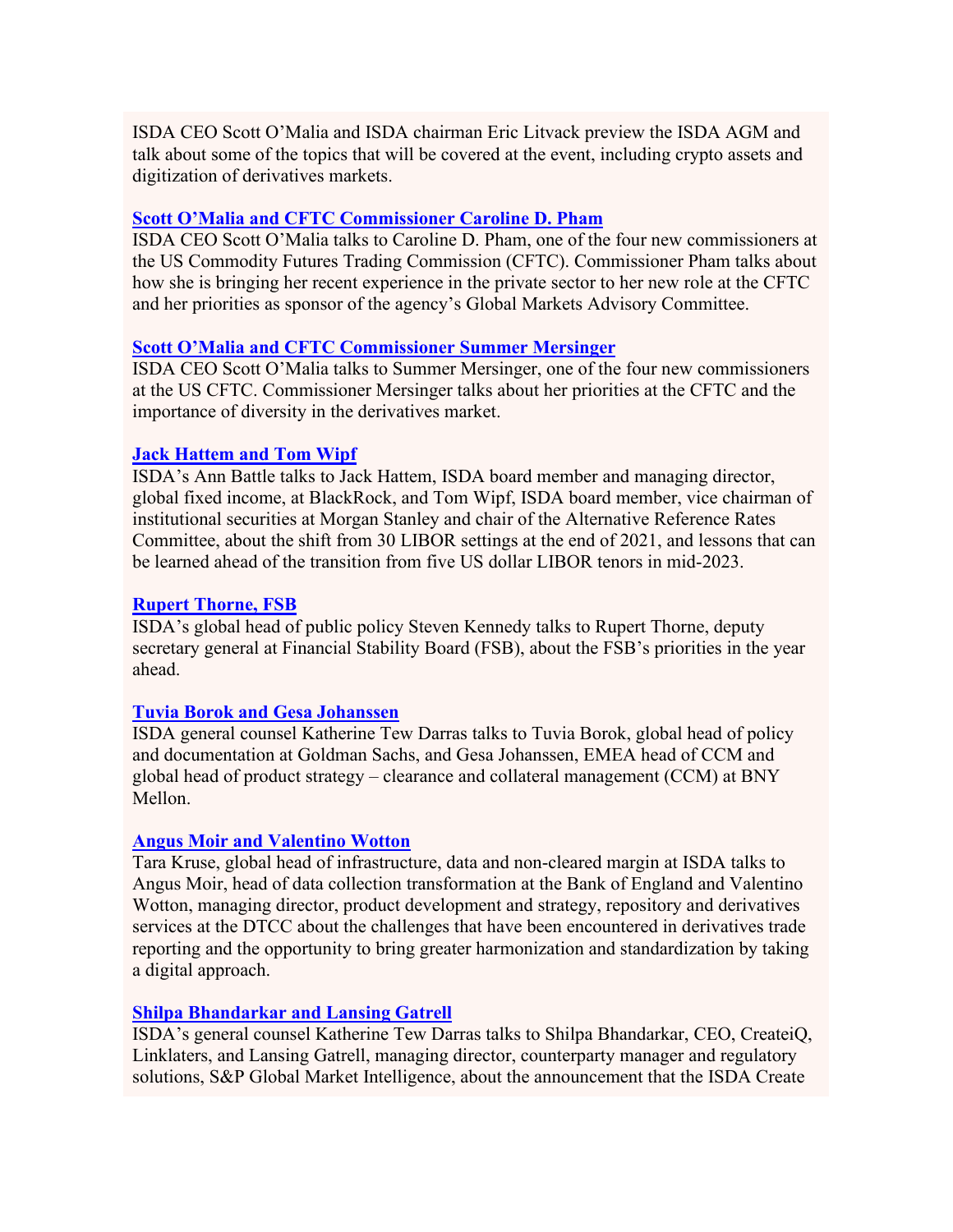contract negotiation platform will be available within S&P Global Market Intelligence's Counterparty Manager service.

## **[Purvi Maniar and Nicola White](https://urldefense.proofpoint.com/v2/url?u=http-3A__isda.informz.net_z_cjUucD9taT04NzMzMTcwJnA9MSZ1PTc1OTYyMjgxMiZsaT03NjU0MTAyNw_index.html&d=DwMCAw&c=euGZstcaTDllvimEN8b7jXrwqOf-v5A_CdpgnVfiiMM&r=DJQBgW-TDv3WxGTI7dMddw&m=SsMMS23nn4nZbCOnmV6RMWs4ZVSYCHP8wdbuim-cVns&s=T-W4tnfks39-pKR1qA9UX0b5DbyDhUVchSUO9JqQW2M&e=)**

ISDA's CEO Scott O'Malia talks with Purvi Maniar, deputy general counsel at FalconX, and Nicola White, president of B2C2 USA, about the importance of a standard contractual framework for over-the-counter derivatives linked to crypto assets.

**Speeches:**

**[Eric Litvack Chairman Remarks](https://urldefense.proofpoint.com/v2/url?u=http-3A__isda.informz.net_z_cjUucD9taT04NzMzMTcwJnA9MSZ1PTc1OTYyMjgxMiZsaT03NjU0MTAyOA_index.html&d=DwMCAw&c=euGZstcaTDllvimEN8b7jXrwqOf-v5A_CdpgnVfiiMM&r=DJQBgW-TDv3WxGTI7dMddw&m=SsMMS23nn4nZbCOnmV6RMWs4ZVSYCHP8wdbuim-cVns&s=GVUoYgw_5NbtA2JY0FVg6ez27Xhd9SE9za9k7LYmGKU&e=)** 

**[Day 2 Scott O'Malia Welcoming Remarks](https://urldefense.proofpoint.com/v2/url?u=http-3A__isda.informz.net_z_cjUucD9taT04NzMzMTcwJnA9MSZ1PTc1OTYyMjgxMiZsaT03NjU0MTAyOQ_index.html&d=DwMCAw&c=euGZstcaTDllvimEN8b7jXrwqOf-v5A_CdpgnVfiiMM&r=DJQBgW-TDv3WxGTI7dMddw&m=SsMMS23nn4nZbCOnmV6RMWs4ZVSYCHP8wdbuim-cVns&s=TJlx9eFM09XCV9IDly-QrKoRUfcSuMBHBXBBoPzWydU&e=)** 

**[Day 1 Scott O'Malia Opening Remarks](https://urldefense.proofpoint.com/v2/url?u=http-3A__isda.informz.net_z_cjUucD9taT04NzMzMTcwJnA9MSZ1PTc1OTYyMjgxMiZsaT03NjU0MTAzMA_index.html&d=DwMCAw&c=euGZstcaTDllvimEN8b7jXrwqOf-v5A_CdpgnVfiiMM&r=DJQBgW-TDv3WxGTI7dMddw&m=SsMMS23nn4nZbCOnmV6RMWs4ZVSYCHP8wdbuim-cVns&s=XAvy08KNn2WP7jEMYBsGgiXJK-1JLNstBYG2wfTfdZU&e=)**

**INFRASTRUCTURE**

**Data & Reporting:**

[ISDA Responds to ESMA's Updated Validation Rules for EMIR Refit](https://urldefense.proofpoint.com/v2/url?u=http-3A__isda.informz.net_z_cjUucD9taT04NzMzMTcwJnA9MSZ1PTc1OTYyMjgxMiZsaT03NjU0MTAzMg_index.html&d=DwMCAw&c=euGZstcaTDllvimEN8b7jXrwqOf-v5A_CdpgnVfiiMM&r=DJQBgW-TDv3WxGTI7dMddw&m=SsMMS23nn4nZbCOnmV6RMWs4ZVSYCHP8wdbuim-cVns&s=-mVBZV4pvdosi0g1DWqG5ZoQUYvJeG1mxak5uJi6K4c&e=)

**LEGAL**

**Benchmarks:**

#### **[ISDA Statement on RBSL CDOR Announcement](https://urldefense.proofpoint.com/v2/url?u=http-3A__isda.informz.net_z_cjUucD9taT04NzMzMTcwJnA9MSZ1PTc1OTYyMjgxMiZsaT03NjU0MTAzNA_index.html&d=DwMCAw&c=euGZstcaTDllvimEN8b7jXrwqOf-v5A_CdpgnVfiiMM&r=DJQBgW-TDv3WxGTI7dMddw&m=SsMMS23nn4nZbCOnmV6RMWs4ZVSYCHP8wdbuim-cVns&s=4IH7V5dpekexp4nhCq1KwvKX09yjEynFjdcnu6AEmj8&e=)**

ISDA published a statement in response to the announcement by Refinitiv Benchmark Services (UK) Limited (RBSL) on the future cessation of all remaining Canadian Dollar Offered Rate (CDOR) tenors.

#### **PUBLIC POLICY**

#### **Global:**

[Updated OTC Derivatives Compliance Calendar –](https://urldefense.proofpoint.com/v2/url?u=http-3A__isda.informz.net_z_cjUucD9taT04NzMzMTcwJnA9MSZ1PTc1OTYyMjgxMiZsaT03NjU0MTAzNg_index.html&d=DwMCAw&c=euGZstcaTDllvimEN8b7jXrwqOf-v5A_CdpgnVfiiMM&r=DJQBgW-TDv3WxGTI7dMddw&m=SsMMS23nn4nZbCOnmV6RMWs4ZVSYCHP8wdbuim-cVns&s=6NA540G0Bn1ydCk5SVIw8_rZUaFh-A_03TEv0VXhUt4&e=) Updated for June 2022

**Europe:**

[ISDA and FIA Respond to EC on CSDR Review](https://urldefense.proofpoint.com/v2/url?u=http-3A__isda.informz.net_z_cjUucD9taT04NzMzMTcwJnA9MSZ1PTc1OTYyMjgxMiZsaT03NjU0MTAzOA_index.html&d=DwMCAw&c=euGZstcaTDllvimEN8b7jXrwqOf-v5A_CdpgnVfiiMM&r=DJQBgW-TDv3WxGTI7dMddw&m=SsMMS23nn4nZbCOnmV6RMWs4ZVSYCHP8wdbuim-cVns&s=9VX5mT7zHefknV-V71btW5QMFkHaw-Pv0kAyUIdQ4SA&e=)

[ISDA Responds to ESMA's Draft Opinion on Trading Venue Perimeter](https://urldefense.proofpoint.com/v2/url?u=http-3A__isda.informz.net_z_cjUucD9taT04NzMzMTcwJnA9MSZ1PTc1OTYyMjgxMiZsaT03NjU0MTA0MA_index.html&d=DwMCAw&c=euGZstcaTDllvimEN8b7jXrwqOf-v5A_CdpgnVfiiMM&r=DJQBgW-TDv3WxGTI7dMddw&m=SsMMS23nn4nZbCOnmV6RMWs4ZVSYCHP8wdbuim-cVns&s=ZmdjM7jc-JTYVjdEEOhcokObS54rUb_mSIiW9mCkZVs&e=)

[ISDA and AFME Respond to ESMA's Consultation on ESG Suitability Guidelines](https://urldefense.proofpoint.com/v2/url?u=http-3A__isda.informz.net_z_cjUucD9taT04NzMzMTcwJnA9MSZ1PTc1OTYyMjgxMiZsaT03NjU0MTA0Mg_index.html&d=DwMCAw&c=euGZstcaTDllvimEN8b7jXrwqOf-v5A_CdpgnVfiiMM&r=DJQBgW-TDv3WxGTI7dMddw&m=SsMMS23nn4nZbCOnmV6RMWs4ZVSYCHP8wdbuim-cVns&s=-jq4Oq9MLlgTkeYo3NBEGdixpqs8nQPOIxfMko2bZu0&e=)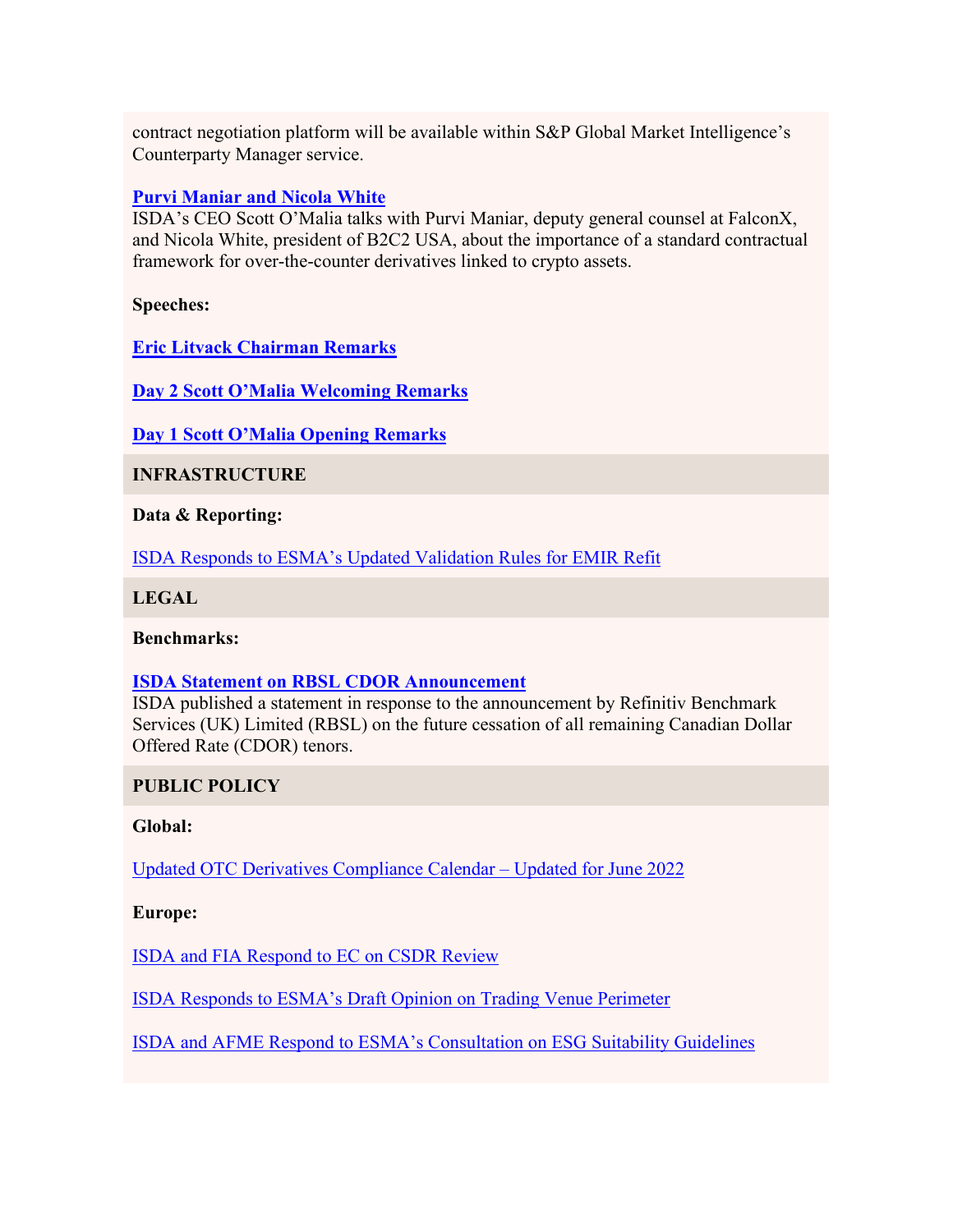[ISDA Responds to European Commission Consultation on the Certification of Carbon](https://urldefense.proofpoint.com/v2/url?u=http-3A__isda.informz.net_z_cjUucD9taT04NzMzMTcwJnA9MSZ1PTc1OTYyMjgxMiZsaT03NjU0MTA0NA_index.html&d=DwMCAw&c=euGZstcaTDllvimEN8b7jXrwqOf-v5A_CdpgnVfiiMM&r=DJQBgW-TDv3WxGTI7dMddw&m=SsMMS23nn4nZbCOnmV6RMWs4ZVSYCHP8wdbuim-cVns&s=T9PRwbu0L0uARd6oS2WrBdul1z82tWhzNoqdLaCRggg&e=)  [Removals](https://urldefense.proofpoint.com/v2/url?u=http-3A__isda.informz.net_z_cjUucD9taT04NzMzMTcwJnA9MSZ1PTc1OTYyMjgxMiZsaT03NjU0MTA0NA_index.html&d=DwMCAw&c=euGZstcaTDllvimEN8b7jXrwqOf-v5A_CdpgnVfiiMM&r=DJQBgW-TDv3WxGTI7dMddw&m=SsMMS23nn4nZbCOnmV6RMWs4ZVSYCHP8wdbuim-cVns&s=T9PRwbu0L0uARd6oS2WrBdul1z82tWhzNoqdLaCRggg&e=)

#### **Japan:**

ISDA response to METI's Consultation on Carbon Credit Report [\(Japanese](https://urldefense.proofpoint.com/v2/url?u=http-3A__isda.informz.net_z_cjUucD9taT04NzMzMTcwJnA9MSZ1PTc1OTYyMjgxMiZsaT03NjU0MTA0Ng_index.html&d=DwMCAw&c=euGZstcaTDllvimEN8b7jXrwqOf-v5A_CdpgnVfiiMM&r=DJQBgW-TDv3WxGTI7dMddw&m=SsMMS23nn4nZbCOnmV6RMWs4ZVSYCHP8wdbuim-cVns&s=3P5pNWia9_ijiK23egzcutKd42a3xLqCR1o_IBBhwQw&e=) and [English](https://urldefense.proofpoint.com/v2/url?u=http-3A__isda.informz.net_z_cjUucD9taT04NzMzMTcwJnA9MSZ1PTc1OTYyMjgxMiZsaT03NjU0MTA0OA_index.html&d=DwMCAw&c=euGZstcaTDllvimEN8b7jXrwqOf-v5A_CdpgnVfiiMM&r=DJQBgW-TDv3WxGTI7dMddw&m=SsMMS23nn4nZbCOnmV6RMWs4ZVSYCHP8wdbuim-cVns&s=qw_qtwleuCKtr0CQblTZQoV-Cl1bt5WlCdqneMK3z1M&e=) translation)

## **North America:**

[Canadian Clearing Classification Letter](https://urldefense.proofpoint.com/v2/url?u=http-3A__isda.informz.net_z_cjUucD9taT04NzMzMTcwJnA9MSZ1PTc1OTYyMjgxMiZsaT03NjU0MTA1MA_index.html&d=DwMCAw&c=euGZstcaTDllvimEN8b7jXrwqOf-v5A_CdpgnVfiiMM&r=DJQBgW-TDv3WxGTI7dMddw&m=SsMMS23nn4nZbCOnmV6RMWs4ZVSYCHP8wdbuim-cVns&s=HZe784ZcoLy3SxxtbLsMBUka51Xm8OqtFhQ-RVBNUaI&e=)

[ISDA Section 871\(m\) Transition Rule Extension Request](https://urldefense.proofpoint.com/v2/url?u=http-3A__isda.informz.net_z_cjUucD9taT04NzMzMTcwJnA9MSZ1PTc1OTYyMjgxMiZsaT03NjU0MTA1Mg_index.html&d=DwMCAw&c=euGZstcaTDllvimEN8b7jXrwqOf-v5A_CdpgnVfiiMM&r=DJQBgW-TDv3WxGTI7dMddw&m=SsMMS23nn4nZbCOnmV6RMWs4ZVSYCHP8wdbuim-cVns&s=kknz9wvbUMmcWqPMqH_FDsTSK5rBOnDSJu9UEU2HX-8&e=)

**RESEARCH**

#### **Research Notes:**

[Interest Rate Derivatives Trading Activity reported in EU, UK and US Markets: February](https://urldefense.proofpoint.com/v2/url?u=http-3A__isda.informz.net_z_cjUucD9taT04NzMzMTcwJnA9MSZ1PTc1OTYyMjgxMiZsaT03NjU0MTA1NA_index.html&d=DwMCAw&c=euGZstcaTDllvimEN8b7jXrwqOf-v5A_CdpgnVfiiMM&r=DJQBgW-TDv3WxGTI7dMddw&m=SsMMS23nn4nZbCOnmV6RMWs4ZVSYCHP8wdbuim-cVns&s=_9rGAVlflvKsDeRw_ky0Qw8QpI1xMTIuKWRyY9s0tfc&e=)  [2022](https://urldefense.proofpoint.com/v2/url?u=http-3A__isda.informz.net_z_cjUucD9taT04NzMzMTcwJnA9MSZ1PTc1OTYyMjgxMiZsaT03NjU0MTA1NA_index.html&d=DwMCAw&c=euGZstcaTDllvimEN8b7jXrwqOf-v5A_CdpgnVfiiMM&r=DJQBgW-TDv3WxGTI7dMddw&m=SsMMS23nn4nZbCOnmV6RMWs4ZVSYCHP8wdbuim-cVns&s=_9rGAVlflvKsDeRw_ky0Qw8QpI1xMTIuKWRyY9s0tfc&e=)

[ISDA-Clarus RFR Adoption Indicator: April 2022](https://urldefense.proofpoint.com/v2/url?u=http-3A__isda.informz.net_z_cjUucD9taT04NzMzMTcwJnA9MSZ1PTc1OTYyMjgxMiZsaT03NjU0MTA1Ng_index.html&d=DwMCAw&c=euGZstcaTDllvimEN8b7jXrwqOf-v5A_CdpgnVfiiMM&r=DJQBgW-TDv3WxGTI7dMddw&m=SsMMS23nn4nZbCOnmV6RMWs4ZVSYCHP8wdbuim-cVns&s=ML2XQ3aZoMXC1hJJjjn8OgHNZHqJbhT4b5asnfyY8QM&e=)

#### **Studies:**

[The Present Value](https://urldefense.proofpoint.com/v2/url?u=http-3A__isda.informz.net_z_cjUucD9taT04NzMzMTcwJnA9MSZ1PTc1OTYyMjgxMiZsaT03NjU0MTA1OA_index.html&d=DwMCAw&c=euGZstcaTDllvimEN8b7jXrwqOf-v5A_CdpgnVfiiMM&r=DJQBgW-TDv3WxGTI7dMddw&m=SsMMS23nn4nZbCOnmV6RMWs4ZVSYCHP8wdbuim-cVns&s=EMJ0cqGfnvB4A15kuO_nSGVHIk8cIBQ883AhVRhWJJI&e=)

## **SwapsInfo:**

[SwapsInfo First Quarter of 2022 Review: Full Report](https://urldefense.proofpoint.com/v2/url?u=http-3A__isda.informz.net_z_cjUucD9taT04NzMzMTcwJnA9MSZ1PTc1OTYyMjgxMiZsaT03NjU0MTA2MA_index.html&d=DwMCAw&c=euGZstcaTDllvimEN8b7jXrwqOf-v5A_CdpgnVfiiMM&r=DJQBgW-TDv3WxGTI7dMddw&m=SsMMS23nn4nZbCOnmV6RMWs4ZVSYCHP8wdbuim-cVns&s=U5bOKbNRyLR3P946ZiISBlBLJH9dRdVmWkepgPGd8R4&e=)

## **RISK & CAPITAL**

#### **Capital:**

[Crypto-asset Risks and Hedging Analysis](https://urldefense.proofpoint.com/v2/url?u=http-3A__isda.informz.net_z_cjUucD9taT04NzMzMTcwJnA9MSZ1PTc1OTYyMjgxMiZsaT03NjU0MTA2MQ_index.html&d=DwMCAw&c=euGZstcaTDllvimEN8b7jXrwqOf-v5A_CdpgnVfiiMM&r=DJQBgW-TDv3WxGTI7dMddw&m=SsMMS23nn4nZbCOnmV6RMWs4ZVSYCHP8wdbuim-cVns&s=6DNnUOH2rfByxoE9UlgmXK0ykIwCM4YEnFWY3-myo4A&e=)

## **ISDA COMMENTARY**

#### **Read recent derivatiViews posts:**

[Maintaining Momentum on US Dollar LIBOR](https://urldefense.proofpoint.com/v2/url?u=http-3A__isda.informz.net_z_cjUucD9taT04NzMzMTcwJnA9MSZ1PTc1OTYyMjgxMiZsaT03NjU0MTA2Mg_index.html&d=DwMCAw&c=euGZstcaTDllvimEN8b7jXrwqOf-v5A_CdpgnVfiiMM&r=DJQBgW-TDv3WxGTI7dMddw&m=SsMMS23nn4nZbCOnmV6RMWs4ZVSYCHP8wdbuim-cVns&s=PzZYF6Y8fXVuiyOm18KxmBhb_t9cqzPig_SRcvVoZSw&e=)

[The Path to Safe and Efficient Derivatives Markets](https://urldefense.proofpoint.com/v2/url?u=http-3A__isda.informz.net_z_cjUucD9taT04NzMzMTcwJnA9MSZ1PTc1OTYyMjgxMiZsaT03NjU0MTA2Mw_index.html&d=DwMCAw&c=euGZstcaTDllvimEN8b7jXrwqOf-v5A_CdpgnVfiiMM&r=DJQBgW-TDv3WxGTI7dMddw&m=SsMMS23nn4nZbCOnmV6RMWs4ZVSYCHP8wdbuim-cVns&s=3YfB-1AtpTLmS0B9KIjwBUmSIZDYHJSbQuyanL2bns4&e=)